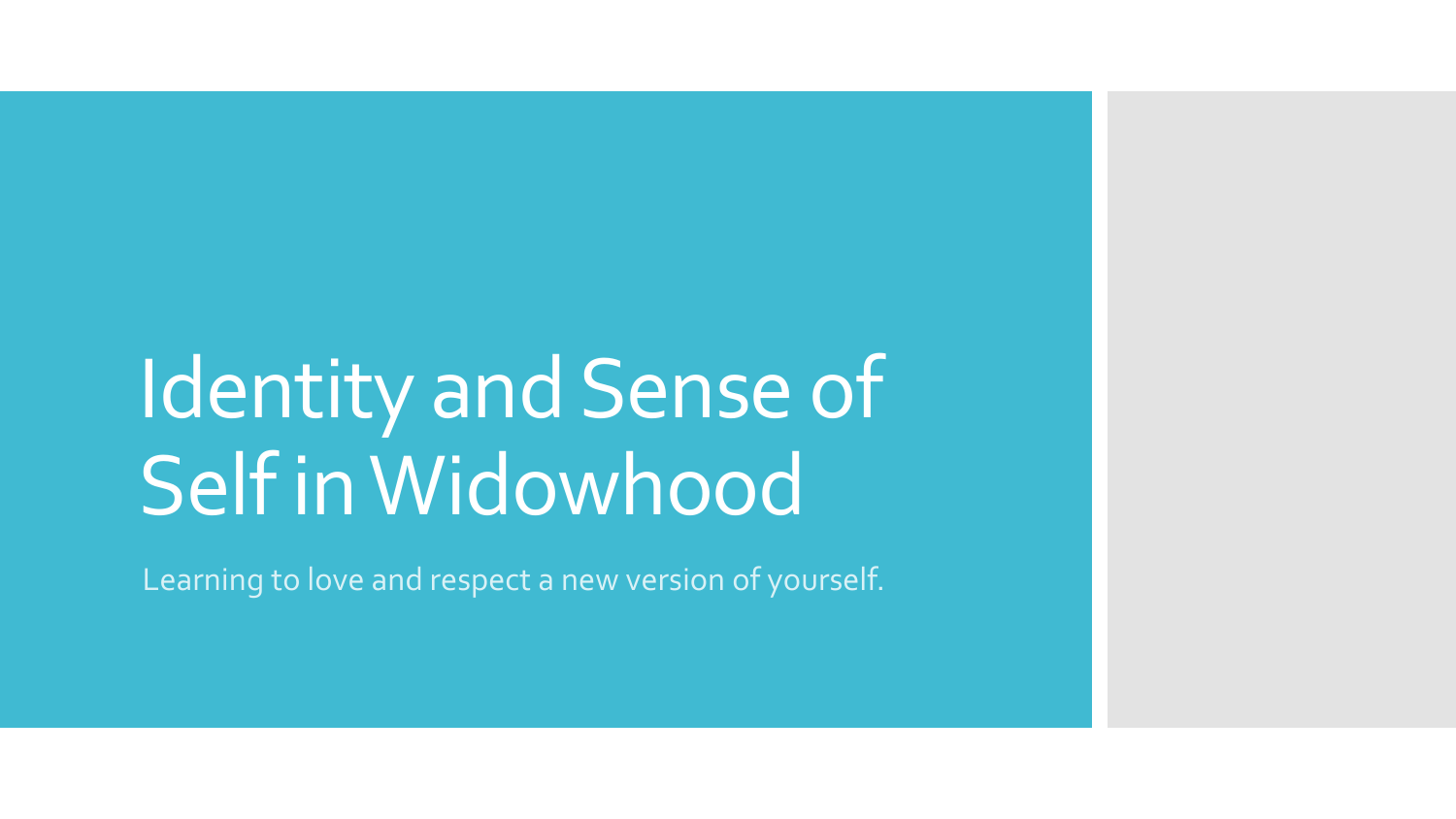When will I go back to being the self I recognize?

ROCK

117,554 Stacky tanza e firm

> **IFTER** Gaye

**Regional Land** 

EVERY MOMENTIS A ST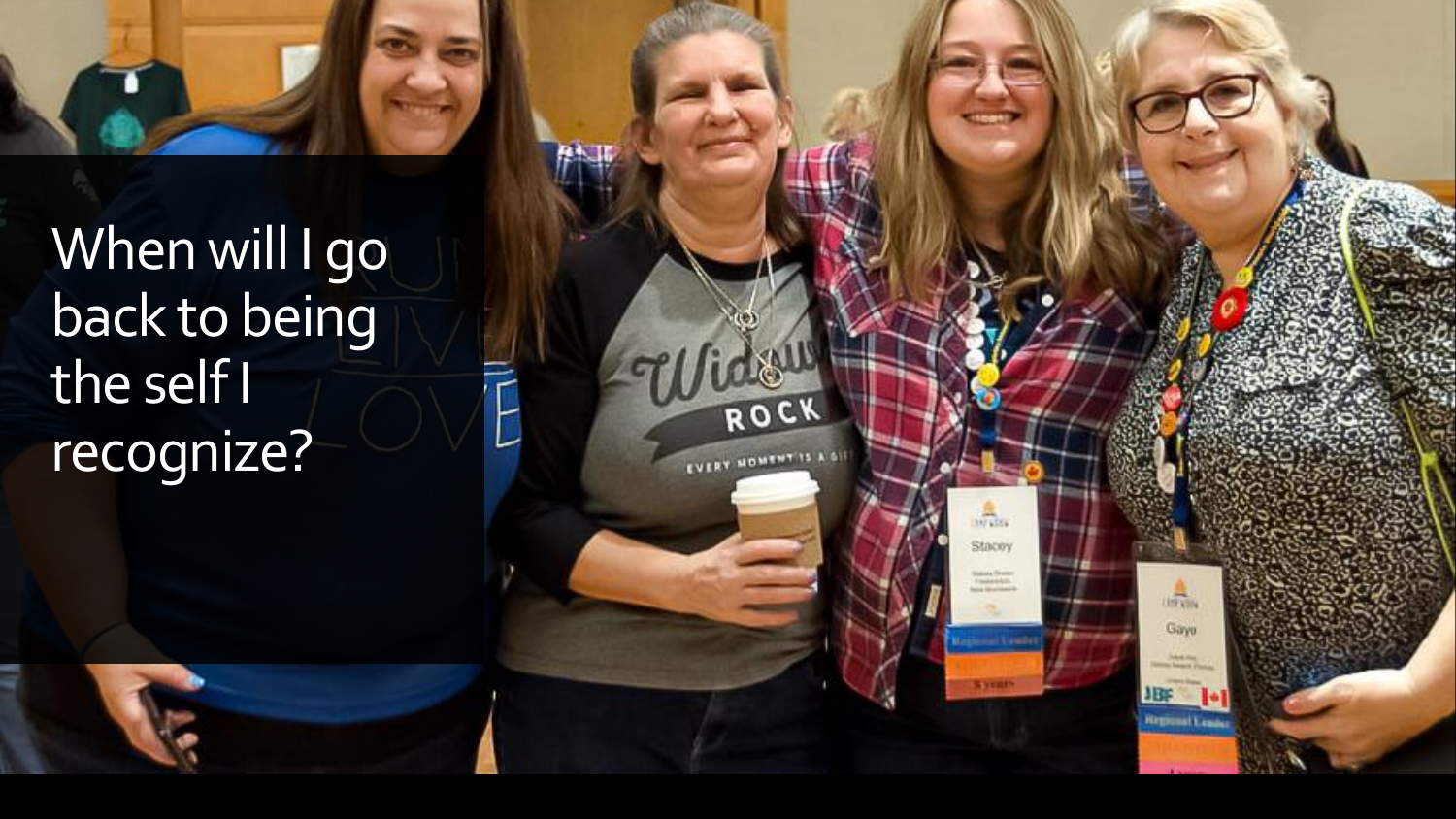### Step One: Acknowledge

**You have been changed by your grief experience.**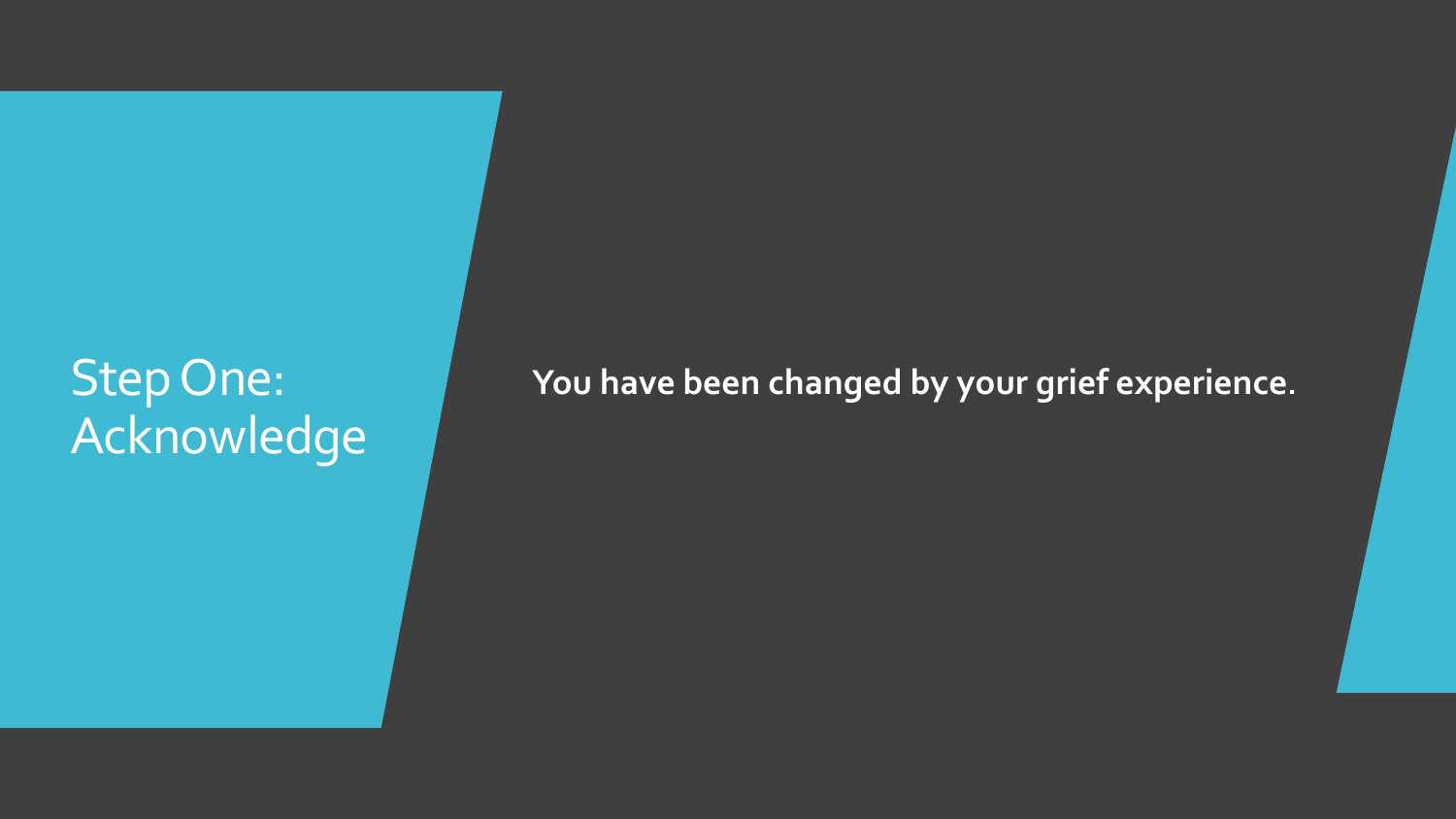Why can't I go back to the person I used to be?

#### You can't unknow what you know.

Both the love and the pain associated with this experience lives inside of you, and always will.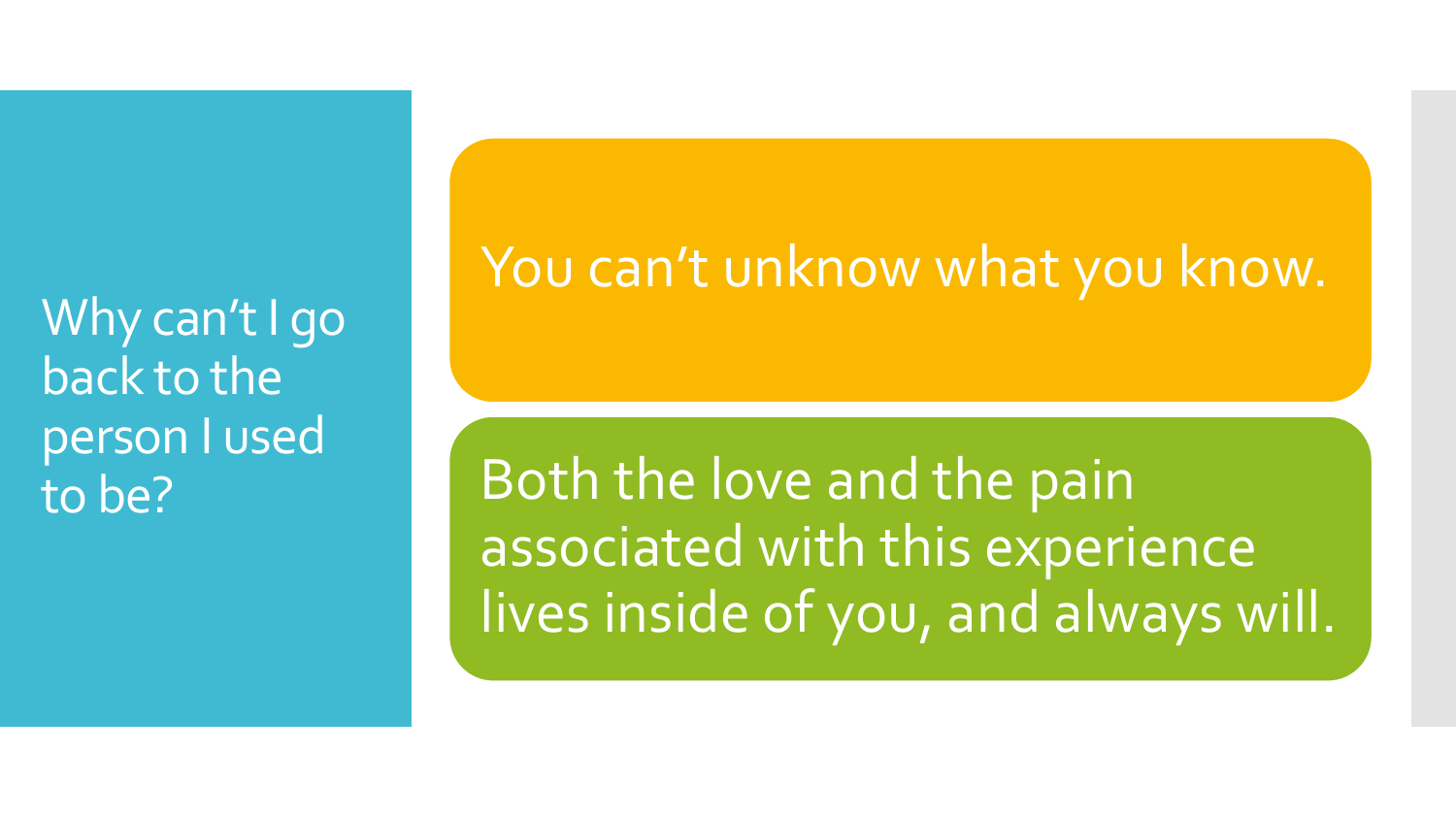#### But, no one in my life recognizes me.

In fact, I don't recognize myself.

> **Salve Widowed People Worldwidt** gro.eshiqagnraos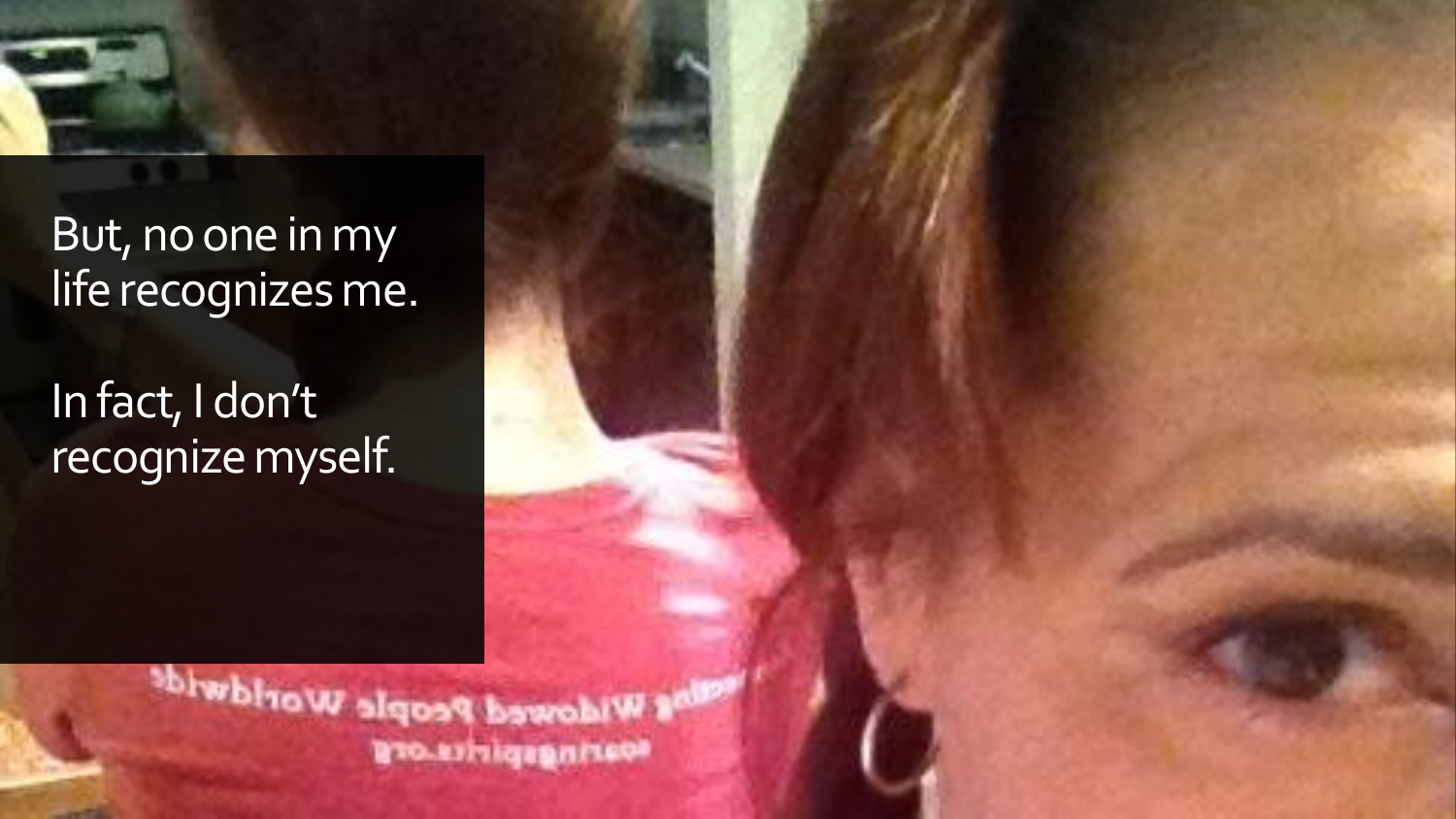When we set returning to 'normal' as our goal, we set ourselves up for failure.

Our work instead is to learn to respect the version of ourselves that was born through trauma.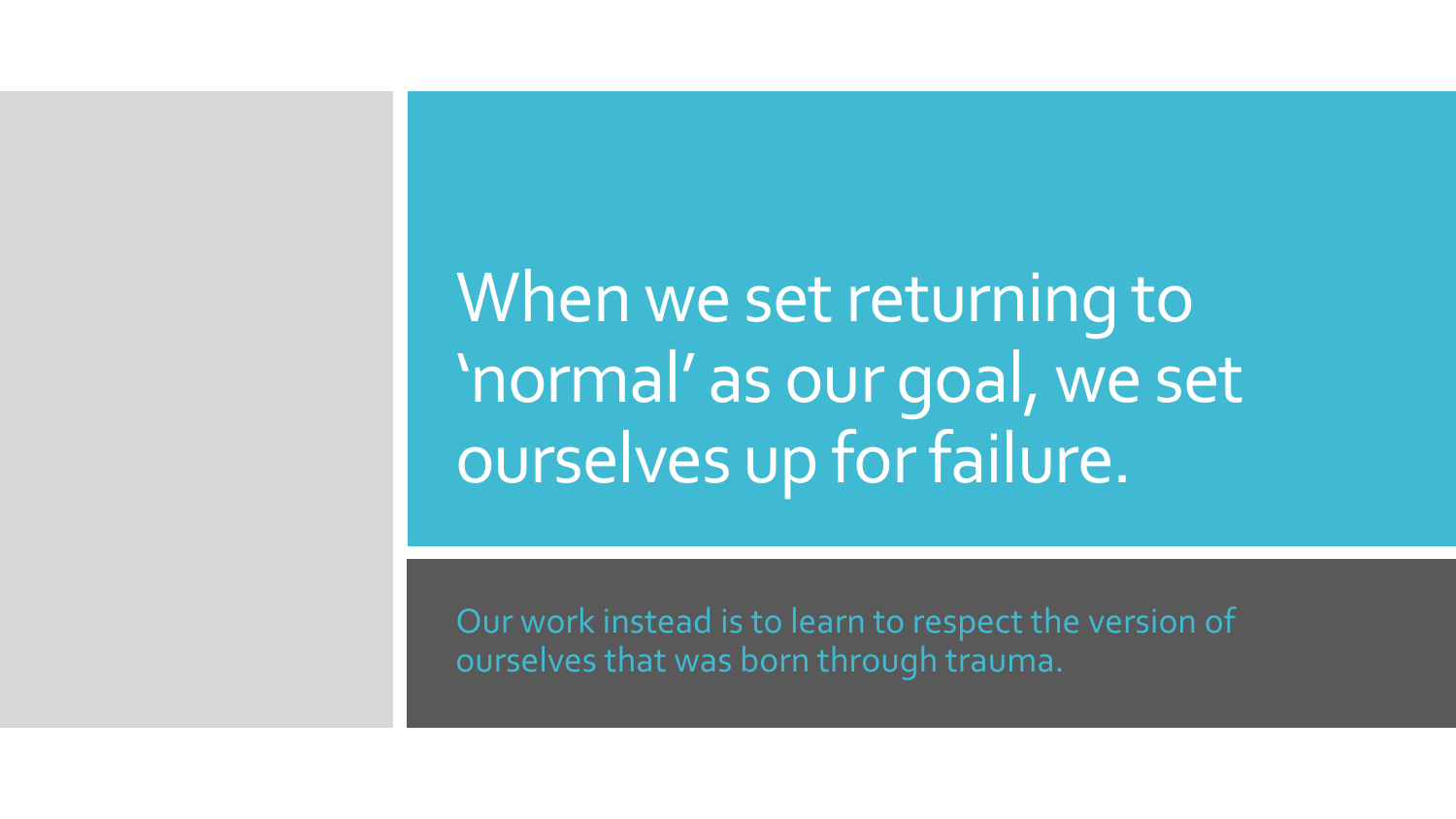#### But I don't like this new me.

**Changes that I may struggle with:**

**Changes I might not have seen coming:**

- Forgetfulness
- Anxiety
- Sadness
- Overwhelm
- Pessimism
- Loss of identity
- Lack of motivation
- Fear of connection
- · Inability to commit to a future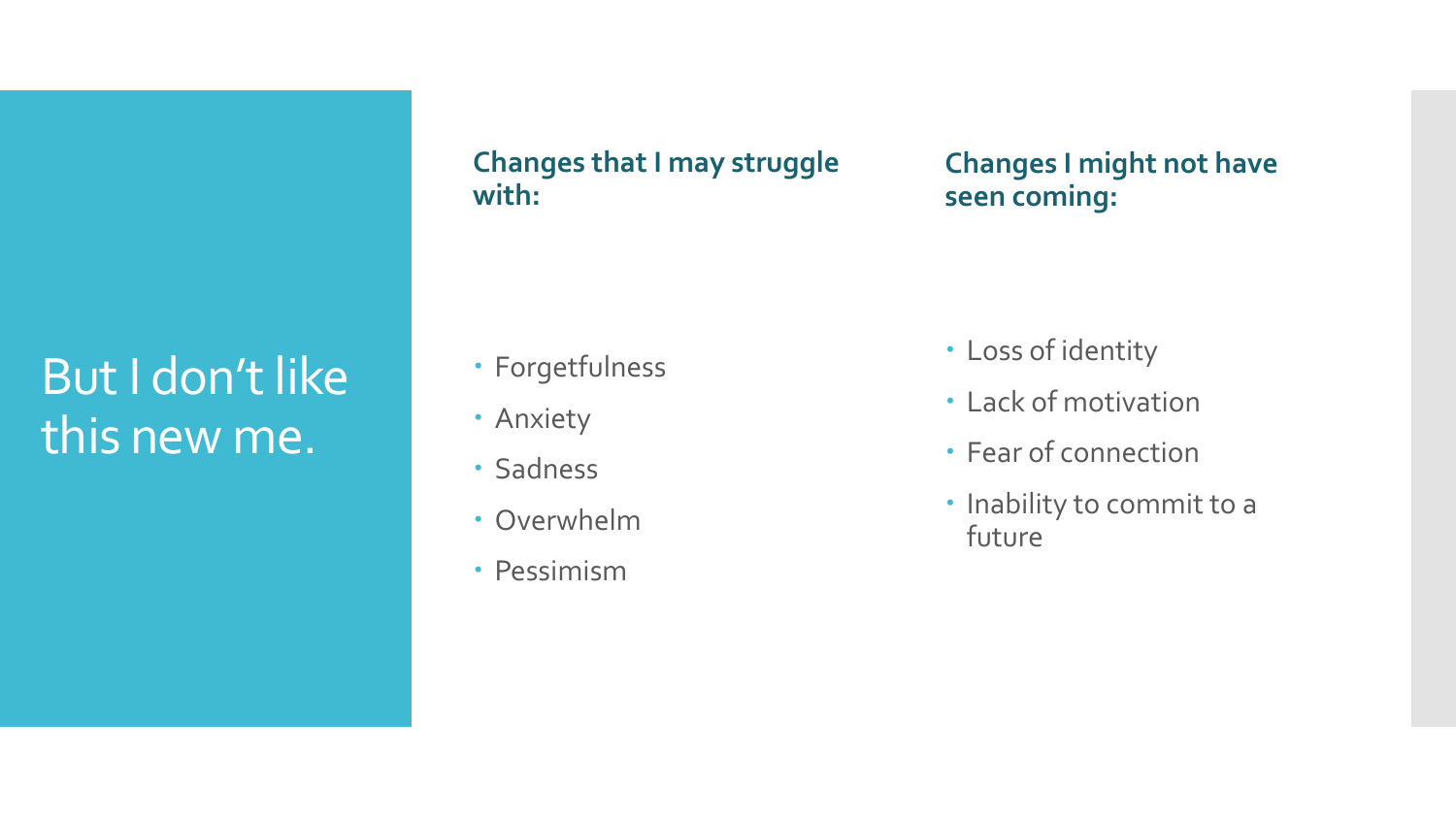| <b>Be</b>    | Be kind to this you.                                                                    |
|--------------|-----------------------------------------------------------------------------------------|
| List         | List the things that this version of you has had to do that your prior<br>self did not. |
| Thank        | Thank yourself for showing up.                                                          |
| <b>Treat</b> | Treat yourself like you would treat your best friend.                                   |
| <b>Ask</b>   | Ask lots of questions.                                                                  |

How do I find myself?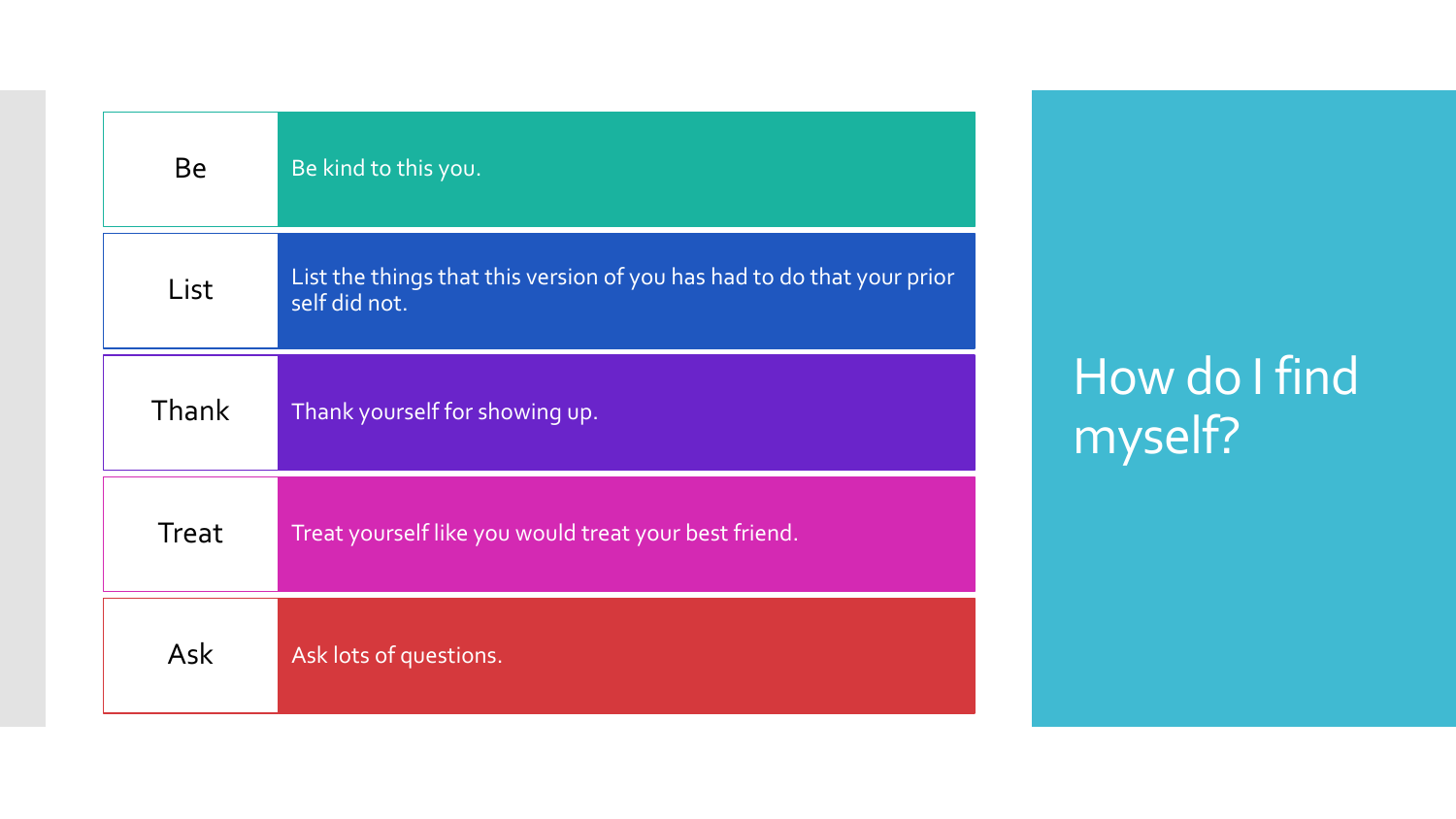#### What kind of questions?



How do you feel about your physical space?



What do you do out of habit? Does that habit fit you?



Are your preferences the same?



How do you feel about the way that you spend your time?



Who do you most enjoy spending time with?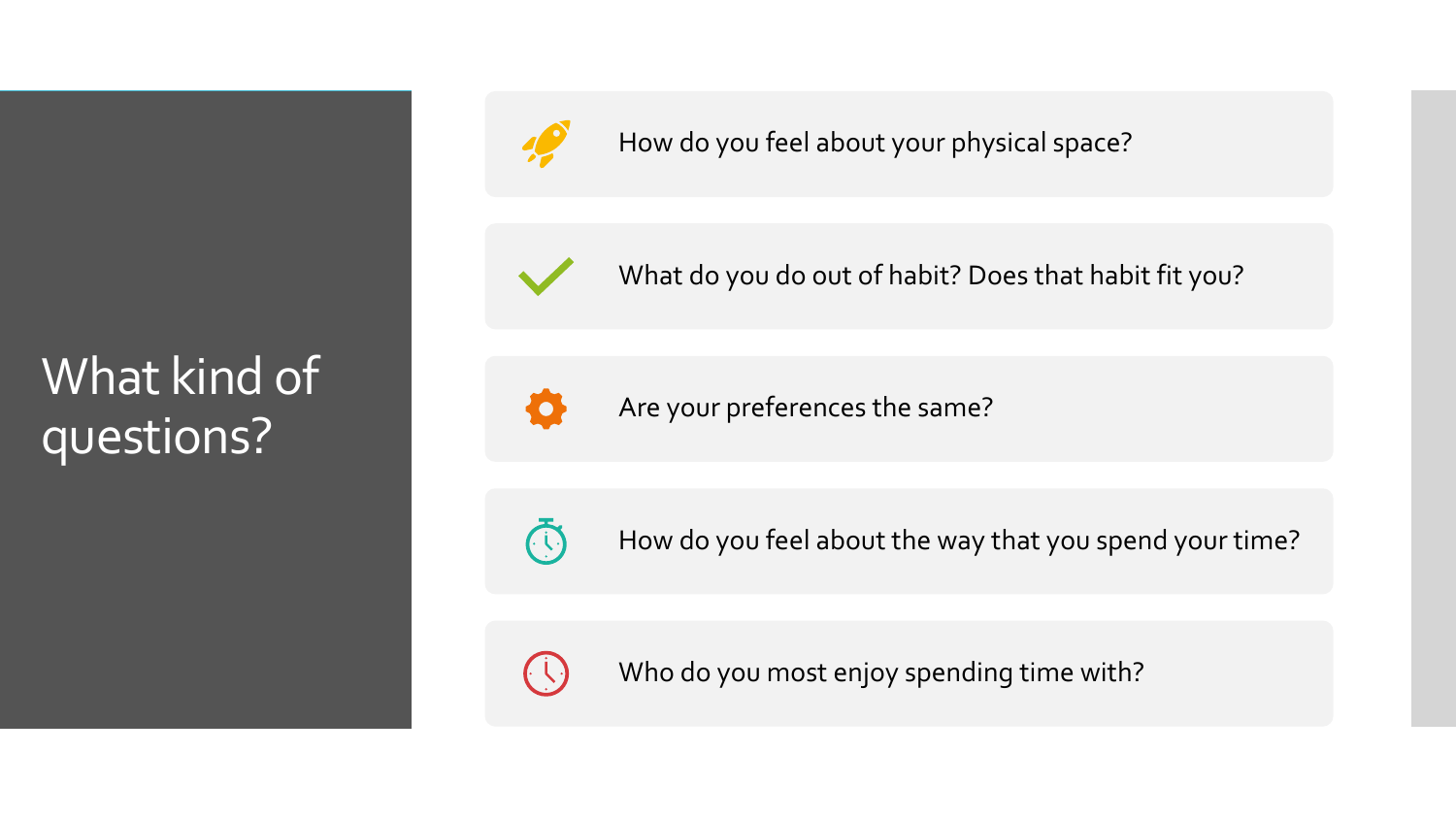# What if I don't know any of the answers? **It's okay.**